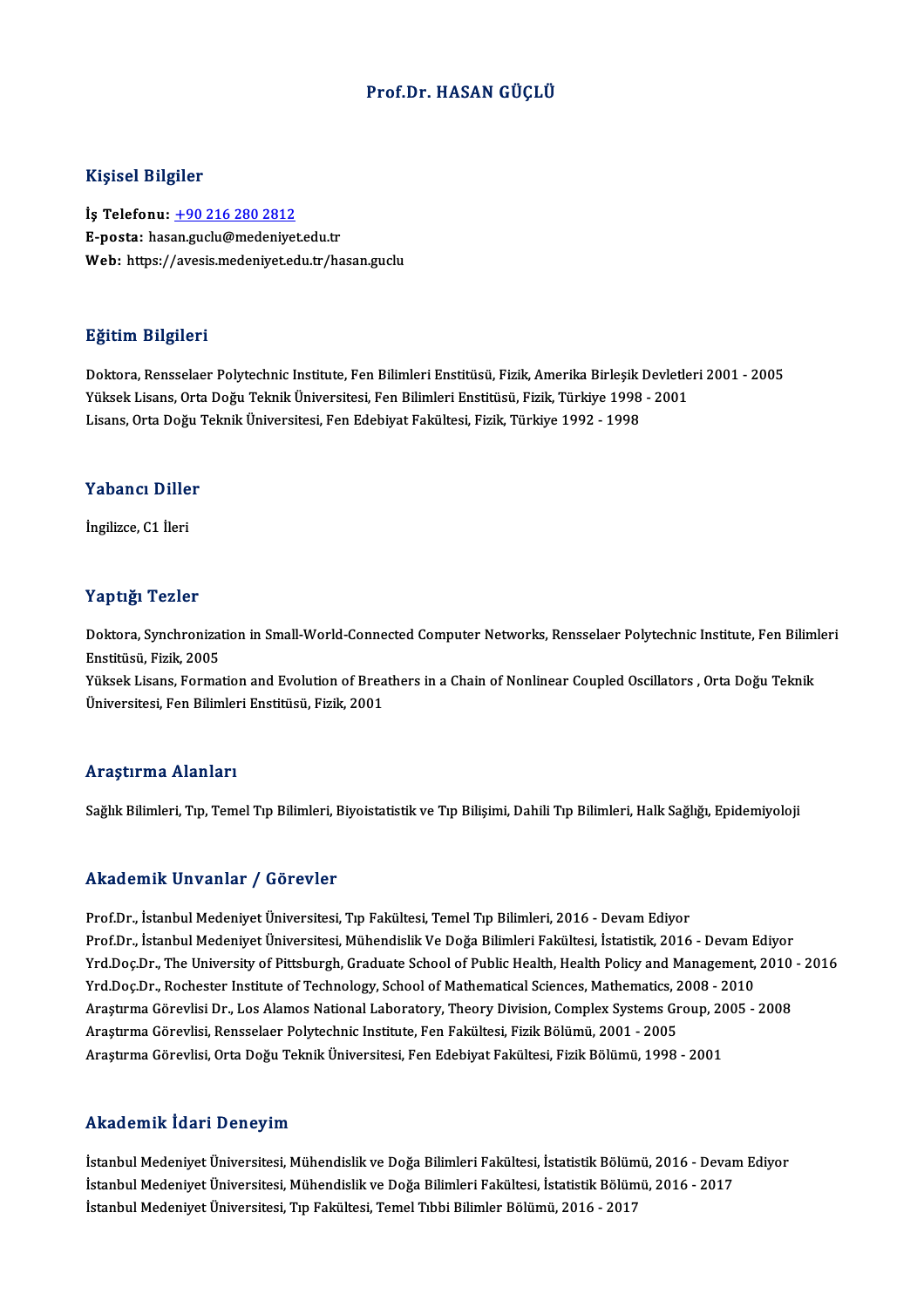## Verdiği Dersler

Biyoistatistik,Lisans,2018 -2019 Biostatistics, Lisans, 2017 - 2018 Biyoistatistik, Lisans, 2018 - 2019<br>Biostatistics, Lisans, 2017 - 2018<br>Biyoistatistik, Lisans, 2018 - 2019<br>Bivoistatistik, Lisans, 2017 - 2019 Biostatistics, Lisans, 2017 - 2018<br>Biyoistatistik, Lisans, 2018 - 2019<br>Biyoistatistik, Lisans, 2017 - 2018<br>Biyoistatistik, Lisans, 2015 - 2016 Biyoistatistik, Lisans, 2018 - 2019<br>Biyoistatistik, Lisans, 2017 - 2018<br>Biyoistatistik, Lisans, 2015 - 2016

# Biyoistatistik, Lisans, 2015 - 2016<br>SCI, SSCI ve AHCI İndekslerine Giren Dergilerde Yayınlanan Makaleler

- CI, SSCI ve AHCI İndekslerine Giren Dergilerde Yayınlanan Makaleler<br>I. Evaluation of the Association between Lumbar Spinal Stenosis and Lumbar Subcutaneous Fat Tissue<br>Thiskness by MPL A Nevel Berspective Evaluation of the Association between |<br>Thickness by MRI: A Novel Perspective<br>ATALAY B. Saritone E. Tengam A. CUCLU H Evaluation of the Association between Lumbar Spina<br>Thickness by MRI: A Novel Perspective<br>ATALAY B., Saritepe F., Topcam A., GÜÇLÜ H., GÜRBÜZ M. S.<br>JCRSP JOURNAL OF THE COLLECE OF PHYSICIANS AND SUL Thickness by MRI: A Novel Perspective<br>ATALAY B., Saritepe F., Topcam A., GÜÇLÜ H., GÜRBÜZ M. S.<br>JCPSP-JOURNAL OF THE COLLEGE OF PHYSICIANS AND SURGEONS PAKISTAN, cilt.32, sa.2, ss.147-151, 2022 (SCI<br>İndekslerine Ciren Derg ATALAY B., Saritepe F., To<br>JCPSP-JOURNAL OF THE C<br>İndekslerine Giren Dergi)<br>Evaluation of Non-Bhar I . JCPSP-JOURNAL OF THE COLLEGE OF PHYSICIANS AND SURGEONS PAKISTAN, cilt.32, sa.2, ss.147-151, 2022 (SC<br>Indekslerine Giren Dergi)<br>II. Evaluation of Non-Pharmaceutical Interventions for Reducing Contact Rate in COVID-19 P İndekslerine Giren Dergi)<br>Evaluation of Non-Pharmaceutical Interve<br>R-0 Estimation and Modeling for Istanbul<br>MARAL L Yovlak E. CÜCLÜ H. İktisik H. Gunet Evaluation of Non-Pharmaceutical Intervention<br>R-0 Estimation and Modeling for Istanbul<br>MARAL I., Yaylalı E., GÜÇLÜ H., İKİIŞIK H., Guner A. E.<br>MIKROPIYOLOU PULTENL silt 55, 89,2, 89,290, 405, 20 R-0 Estimation and Modeling for Istanbul<br>MARAL I., Yaylalı E., GÜÇLÜ H., İKİIŞIK H., Guner A. E.<br>MIKROBIYOLOJI BULTENI, cilt.55, sa.3, ss.389-405, 2021 (SCI İndekslerine Giren Dergi) MARAL I., Yaylah E., GÜÇLÜ H., İKİIŞIK H., Guner A. E.<br>MIKROBIYOLOJI BULTENI, cilt.55, sa.3, ss.389-405, 2021 (SCI İndekslerine Giren Dergi)<br>III. Age-specific social mixing of school-aged children in a US setting using MIKROBIYOLOJI BULTE<br>Age-specific social m<br>and contact surveys Age-specific social mixing of school-aged children in a US setting using proximity detecting sensors<br>and contact surveys<br>Grantz K. H. , Cummings D. A. T. , Zimmer S., Vukotich C., Galloway D., Schweizer M. L. , Guclu H., C and contact surveys<br>Grantz K. H. , Cummings D. A. T. , Zimmer S., Vukotich C., Galloway D., Schweizer M. L. , Guclu H., Cousins J., Lingle C.,<br>Yearwood G. M. H. , et al. SCIENTIFIC REPORTS, cilt.11, sa.1, 2021 (SCI İndekslerine Giren Dergi) Yearwood G. M. H. , et al.<br>SCIENTIFIC REPORTS, cilt.11, sa.1, 2021 (SCI indekslerine Giren Dergi)<br>IV. Anterior third ventricular height and infundibulochiasmatic angle: two novel measurements to<br>nuclist clinical success of SCIENTIFIC REPORTS, cilt.11, sa.1, 2021 (SCI İndekslerine Giren Dergi)<br>Anterior third ventricular height and infundibulochiasmatic angle: two novel measurements to<br>predict clinical success of endoscopic third ventriculosto Anterior third ventricular height and infundibly<br>predict clinical success of endoscopic third ven<br>Gürbüz M. S., Dağçınar A., Bayri Y., Şeker A., Güçlü H.<br>Journal of nourgeurgery, ss 1, 9, 2019 (SSL Indeksleri predict clinical success of endoscopic third ventriculostomy in the early postoperative period.<br>Gürbüz M. S. , Dağçınar A., Bayri Y., Şeker A., Güçlü H.<br>Journal of neurosurgery, ss.1-9, 2019 (SCI İndekslerine Giren Dergi) Gürbüz M. S. , Dağçınar A., Bayri Y., Şeker A., Güçlü H.<br>Journal of neurosurgery, ss.1-9, 2019 (SCI İndekslerine Giren Dergi)<br>V. Ossicular chain erosion in chronic otitis media patients with cholesteatoma or granulatio Journal of neurosurgery, ss.1-9, 2019 (SC)<br>Ossicular chain erosion in chronic ot<br>without those: analysis of 915 cases.<br>AKABCAY M. Kolsiogly M.T., TUNSUZ O. 3 Ossicular chain erosion in chronic otitis media patients w<br>without those: analysis of 915 cases.<br>AKARÇAY M., Kalcioglu M.T., TUYSUZ O., TIMURLENK E., Guclu H.<br>European archives of oto rhine larungelegy : official journal o without those: analysis of 915 cases.<br>AKARÇAY M., Kalcioglu M. T. , TUYSUZ O., TIMURLENK E., Guclu H.<br>European archives of oto-rhino-laryngology : official journal of the European Federation of Oto-Rhino-<br>Laryngological So AKARÇAY M., Kalcioglu M. T. , TUYSUZ O., TIMURLENK E., Guclu H.<br>European archives of oto-rhino-laryngology : official journal of the European Federation of Oto-Rhino-Laryngological Societies (EUFOS) : affiliated with the G European archives of oto-rhino-laryngology : official journal of the European F<br>Laryngological Societies (EUFOS) : affiliated with the German Society for Oto-Rh<br>Surgery, cilt.276, ss.1301-1305, 2019 (SCI Expanded İndeksler Laryngological Societies (EUFOS) : affiliated with the German Society for<br>Surgery, cilt.276, ss.1301-1305, 2019 (SCI Expanded Indekslerine Giren I<br>VI. Influence of peer networks on physician adoption of new drugs<br>Depending Donohue J. M. , GÜÇLÜ H., Gellad W. F. , Chang C. H. , Huskamp H. A. , Choudhry N. K. , Zhang R., Lo-Ciganic W.,<br>Junker S. P. , Anderson T., et al. Influence of peer networks<br>Donohue J. M. , GÜÇLÜ H., Gella<br>Junker S. P. , Anderson T., et al.<br>PLOS ONE silt 12, 82,10, 2018 ( PLOS ONE, cilt.13, sa.10, 2018 (SCI İndekslerine Giren Dergi) VII. Patterns and predictors of physician adoption of new cardiovascular drugs PLOS ONE, cilt.13, sa.10, 2018 (SCI İndekslerine Giren Dergi)<br>Patterns and predictors of physician adoption of new cardiovascular drugs<br>Anderson T. S. , Lo-Ciganic W., Gellad W. F. , Zhang R., Huskamp H. A. , Choudhry N. K Patterns and predictors of phy<br>Anderson T. S. , Lo-Ciganic W., Gell<br>Shubik S., GÜÇLÜ H., Jones B., et al.<br>HEALTHCAPE THE JOUPMAL OF D Anderson T. S. , Lo-Ciganic W., Gellad W. F. , Zhang R., Huskamp H. A. , Choudhry N. K. , Chang C. H. , Richa<br>Shubik S., GÜÇLÜ H., Jones B., et al.<br>HEALTHCARE-THE JOURNAL OF DELIVERY SCIENCE AND INNOVATION, cilt.6, sa.1, s Shubik S., GÜÇLÜ H., Jones<br>HEALTHCARE-THE JOURN<br>İndekslerine Giren Dergi)<br>Who Wore the Early Ad HEALTHCARE-THE JOURNAL OF DELIVERY SCIENCE AND INNOVATION, cilt.6, sa.1, ss.33-40, 2018 (SSCI<br>Indekslerine Giren Dergi)<br>VIII. Who Were the Early Adopters of Dabigatran?: An Application of Group-based Trajectory Models.<br>J.O İndekslerine Giren Dergi)<br>Who Were the Early Adopters of Dabigatran?: An Application of Group-based Trajectory Models.<br>LO-CIGANIC W., GELLAD W., HUSKAMP H., CHOUDHRY N., CHANG C., ZHANG R., JONES B., Guclu H., RICHARDS-<br>SH Who Were the Early<br>LO-CIGANIC W., GELLA<br>SHUBIK S., DONOHUE J.<br>Medical care, silt 54, ss. LO-CIGANIC W., GELLAD W., HUSKAMP H., CHOUDHRY N., CHANG C., ZHANG R.<br>SHUBIK S., DONOHUE J.<br>Medical care, cilt.54, ss.725-32, 2016 (SCI Expanded İndekslerine Giren Dergi)<br>Imnast on Primary Care Assess Best Disaster: A Case SHUBIK S., DONOHUE J.<br>Medical care, cilt.54, ss.725-32, 2016 (SCI Expanded Indekslerine Giren Dergi)<br>IX. Impact on Primary Care Access Post-Disaster: A Case Study From the Rockaway Peninsula<br>Sood R. K. , Bocour A., Kumar S
	- Medical care, cilt.54, ss.725-32, 2016 (SCI Expanded Indeksler<br>Impact on Primary Care Access Post-Disaster: A Case S<br>Sood R. K. , Bocour A., Kumar S., Guclu H., Potter M., Shah T. B.<br>DISASTER MEDICINE AND RUPLIC HEALTH PRE DISASTER MEDICINE AND PUBLIC HEALTH PREPAREDNESS, cilt.10, sa.3, ss.492-495, 2016 (SCI İndekslerine Giren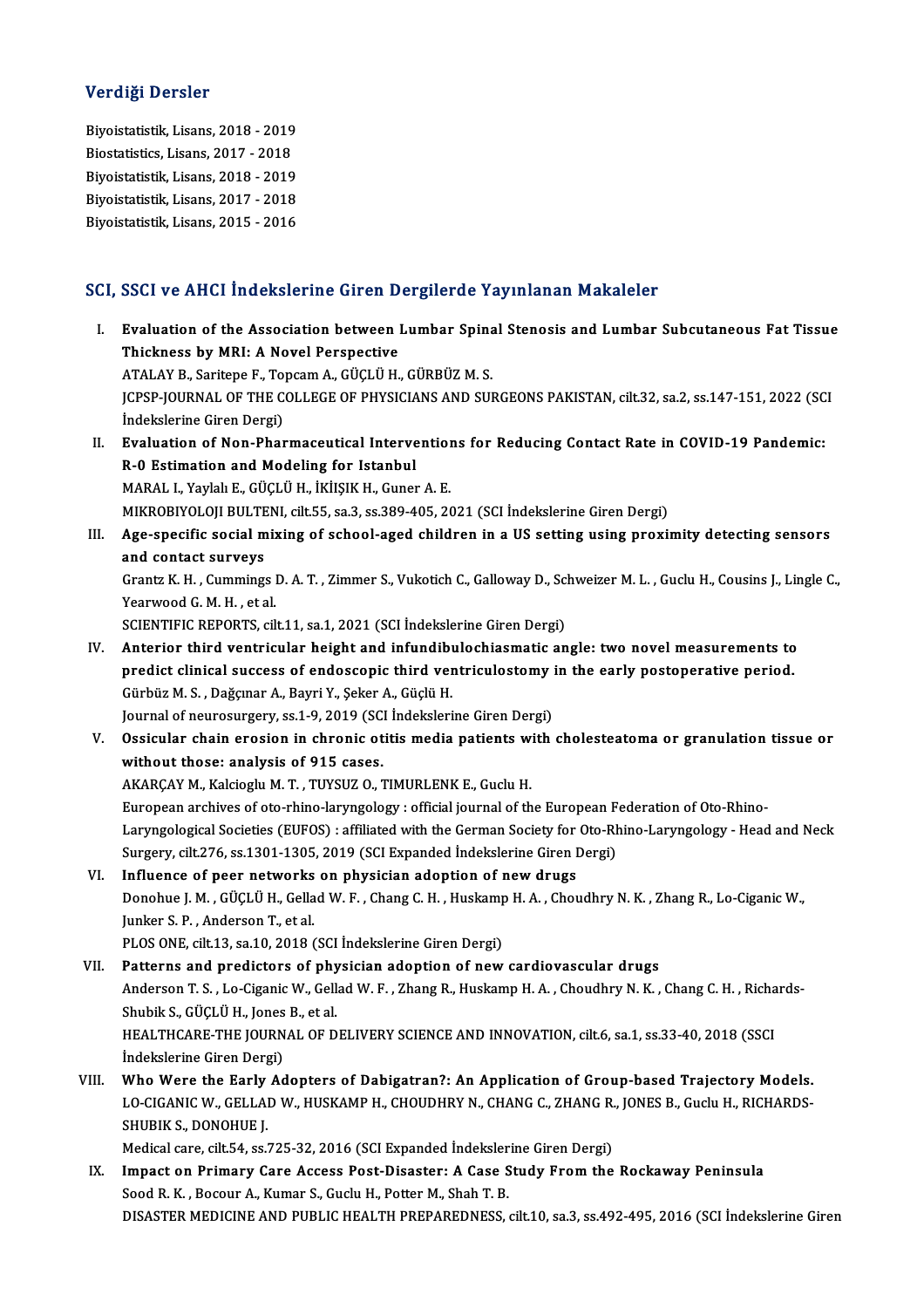Dergi)

Dergi)<br>X. An Agent-Based Model for Addressing the Impact of a Disaster on Access to Primary Care Services.<br>Cushi H. Kumar S. Colloway D. Knouland M. Soed B. Bogour A. Harshoy T. van N. Pottor M. Dergi)<br><mark>An Agent-Based Model for Addressing the Impact of a Disaster on Access to Prima</mark><br>Guclu H., Kumar S., Galloway D., Krauland M., Sood R., Bocour A., Hershey T., van N., Potter M.<br>Disaster medisine and publis bealth p An Agent-Based Model for Addressing the Impact of a Disaster on Access to Primary Care Servic<br>Guclu H., Kumar S., Galloway D., Krauland M., Sood R., Bocour A., Hershey T., van N., Potter M.<br>Disaster medicine and public hea Guclu H., Kumar S., Galloway D., Krauland M., Sood R., Bocour A., Hershey T., van N., Potter M.<br>Disaster medicine and public health preparedness, cilt.10, ss.386-93, 2016 (SCI Expanded Indekslerine Giren<br>Dergi) Disaster medicine and public health preparedness, cilt.10, ss.386-93, 2016 (SCI Expanded Indekslerine<br>Dergi)<br>XI. WHO WERE THE EARLY ADOPTERS OF DABIGATRAN? AN APPLICATION OF GROUP-BASED<br>TRAIECTORY MODELS Dergi)<br>WHO WERE THE EARL<br>TRAJECTORY MODELS<br>Le Cirenie W. Celled W. L WHO WERE THE EARLY ADOPTERS OF DABIGATRAN? AN APPLICATION OF GROUP-BASED<br>TRAJECTORY MODELS<br>Lo-Ciganic W., Gellad W. F. , Hiskamp H. A. , Choudhry N. K. , Zhang R., Chang C., Jones B. L. , Richards-Shubik S.,<br>Cuclu H. Deneb **TRAJECTORY MODEL<br>Lo-Ciganic W., Gellad W.<br>Guclu H., Donohue J. M.**<br>VALUE IN HEALTH. silt. Guclu H., Donohue J. M.<br>VALUE IN HEALTH, cilt.19, sa.3, 2016 (SCI İndekslerine Giren Dergi) Guclu H., Donohue J. M.<br>VALUE IN HEALTH, cilt.19, sa.3, 2016 (SCI Indekslerine Giren Dergi)<br>XII. Social Contact Networks and Mixing among Students in K-12 Schools in Pittsburgh, PA Guclu H., Read J., Vukotich C. J. , Galloway D. D. , Gao H., Rainey J. J. , Uzicanin A., Zimmer S. M. , Cummings D. A. T.<br>PLOS ONE, cilt 11, sa.3, 2016 (SCI İndekslerine Giren Dergi) Social Contact Networks and Mixing among Students<br>Guclu H., Read J., Vukotich C. J. , Galloway D. D. , Gao H., Raine<br>PLOS ONE, cilt.11, sa.3, 2016 (SCI İndekslerine Giren Dergi)<br>State Javal Legal Preparadness for Nuclear a Guclu H., Read J., Vukotich C. J. , Galloway D. D. , Gao H., Rainey J. J. , Uzicanin A., Zimmer S. M. , Cummings D. A.<br>PLOS ONE, cilt.11, sa.3, 2016 (SCI Indekslerine Giren Dergi)<br>XIII. State-Level Legal Preparedness for N PLOS ONE, cilt.11, sa.3, 2016 (SCI Indekslerin<br>State-Level Legal Preparedness for Nuc<br>Analysis of State Laws and Regulations<br>Cushi H. Biarlia E. E. Calvan L. Surenov P. E Analysis of State Laws and Regulations<br>Guclu H., Bjerke E. F., Galvan J., Sweeney P., Potter M. A. Analysis of State Laws and Regulations<br>Guclu H., Bjerke E. F. , Galvan J., Sweeney P., Potter M. A.<br>PUBLIC HEALTH REPORTS, cilt.129, ss.154-165, 2014 (SCI İndekslerine Giren Dergi)<br>Aflatevin Regulations and Clobal Bistasbi XIV. Aflatoxin Regulations and Global Pistachio Trade: Insights from Social Network Analysis<br>Bui-Klimke T. R., Guclu H., Kensler T. W., Yuan J., Wu F. PUBLIC HEALTH REPORTS, cilt.129, ss.154-165, 2014 (S. Aflatoxin Regulations and Global Pistachio Trade<br>Bui-Klimke T. R. , Guclu H., Kensler T. W. , Yuan J., Wu F. Aflatoxin Regulations and Global Pistachio Trade: In<br>Bui-Klimke T. R. , Guclu H., Kensler T. W. , Yuan J., Wu F.<br>PLOS ONE, cilt.9, sa.3, 2014 (SCI İndekslerine Giren Dergi)<br>Clabal Maire Trade and Feod Segurity, Implication Bui-Klimke T. R. , Guclu H., Kensler T. W. , Yuan J., Wu F.<br>PLOS ONE, cilt.9, sa.3, 2014 (SCI İndekslerine Giren Dergi)<br>XV. Global Maize Trade and Food Security: Implications from a Social Network Model<br>W. E. Cuclu H PLOS ONE, cilt.9<br>Global Maize<br>Wu F., Guclu H.<br>PISK ANAI VSIS Global Maize Trade and Food Security: Implications from a Social Netwo<br>Wu F., Guclu H.<br>RISK ANALYSIS, cilt.33, sa.12, ss.2168-2178, 2013 (SCI İndekslerine Giren Dergi)<br>Social Network Analysis: A Nevel Annreach to Legal Bes Wu F., Guclu H.<br>RISK ANALYSIS, cilt.33, sa.12, ss.2168-2178, 2013 (SCI İndekslerine Giren Dergi)<br>XVI. Social Network Analysis: A Novel Approach to Legal Research on Emergency Public Health Systems<br>Sweepey B.M., Bierke E.E. RISK ANALYSIS, cilt.33, sa.12, ss.2168-2178, 2013 (SCI İndekslerine Giren Dergi)<br>Social Network Analysis: A Novel Approach to Legal Research on Emergency<br>Sweeney P. M. , Bjerke E. F. , Guclu H., Keane C. R. , Galvan J., Gl Social Network Analysis: A Novel Approach to Legal Research on Emergency Public Health Systems<br>Sweeney P. M. , Bjerke E. F. , Guclu H., Keane C. R. , Galvan J., Gleason S. M. , Potter M. A.<br>JOURNAL OF PUBLIC HEALTH MANAGEM Sweeney P. M., Bjerke E. F., Guclu H., Keane C. R., Galvan J., Gleason S. M., Potter M. A.<br>JOURNAL OF PUBLIC HEALTH MANAGEMENT AND PRACTICE, cilt.19, sa.6, 2013 (SSCI Indekslerine Giren Dergi)<br>XVII. FRED (A Framework for R JOURNAL OF PUBLIC HEALTH MANAGEMENT AND PRACTICE, cilt.19, sa.6, 2013 (SSCI Indeksler<br>FRED (A Framework for Reconstructing Epidemic Dynamics): an open-source software<br>modeling infectious diseases and control strategies usi FRED (A Framework for Reconstructing Epidemic Dynamics): an open-source software system<br>modeling infectious diseases and control strategies using census-based populations<br>Grefenstette J. J. , Brown S. T. , Rosenfeld R., De modeling infectious disease<br>Grefenstette J. J., Brown S. T., F<br>Galloway D. D., Sriram A., et al.<br>PMC PUPLIC HEALTH silt 12.2 Grefenstette J. J. , Brown S. T. , Rosenfeld R., DePasse J., Stone N. T. I<br>Galloway D. D. , Sriram A., et al.<br>BMC PUBLIC HEALTH, cilt.13, 2013 (SCI İndekslerine Giren Dergi)<br>Aflatovin Bosulationa in a Natural: of Glabel Ma Galloway D. D. , Sriram A., et al.<br>BMC PUBLIC HEALTH, cilt.13, 2013 (SCI İndekslerine Giren Dergi)<br>XVIII. Aflatoxin Regulations in a Network of Global Maize Trade BMC PUBLIC HI<br>Aflatoxin Reg<br>Wu F., Guclu H.<br>PLOS ONE silt 7 Aflatoxin Regulations in a Network of Global Maize<br>Wu F., Guclu H.<br>PLOS ONE, cilt.7, sa.9, 2012 (SCI İndekslerine Giren Dergi)<br>Ad bas limited ssala fase madels far unstructured r Wu F., Guclu H.<br>PLOS ONE, cilt.7, sa.9, 2012 (SCI Indekslerine Giren Dergi)<br>XIX. Ad-hoc limited scale-free models for unstructured peer-to-peer networks PLOS ONE, cilt.7, sa.9, 2012 (SCI I<br>Ad-hoc limited scale-free moo<br>Kumari D. R. , Guclu H., Yuksel M.<br>PEER TO PEER NETWORKING AN Kumari D. R. , Guclu H., Yuksel M.<br>PEER-TO-PEER NETWORKING AND APPLICATIONS, cilt.4, sa.2, ss.92-105, 2011 (SCI İndekslerine Giren Dergi) Kumari D. R. , Guclu H., Yuksel M.<br>PEER-TO-PEER NETWORKING AND APPLICATIONS, cilt.4, sa.2, ss.92-105, 2011 (SCI İndeksl<br>XX. Limited Scale-Free Overlay Topologies for Unstructured Peer-to-Peer Networks<br>Cuclu H. Yuksel M **PEER-TO-PEER NET<br>Limited Scale-Fre<br>Guclu H., Yuksel M.**<br>IEEE TPANSACTIO! Guclu H., Yuksel M.<br>IEEE TRANSACTIONS ON PARALLEL AND DISTRIBUTED SYSTEMS, cilt.20, sa.5, ss.667-679, 2009 (SCI İndekslerine Giren Dergi) IEEE TRANSACTIONS ON PARALLEL AND DISTRIBUTE<br>Giren Dergi)<br>XXI. Network behavior in thin film growth dynamics<br>Karabasak T. Cushu H. Vulsel M. Giren Dergi)<br><mark>Network behavior in thin film</mark><br>Karabacak T., Guclu H., Yuksel M.<br>PHYSICAL PEVIEW B. silt 79, se 1 Network behavior in thin film growth dynamics<br>Karabacak T., Guclu H., Yuksel M.<br>PHYSICAL REVIEW B, cilt.79, sa.19, 2009 (SCI İndekslerine Giren Dergi)<br>Hiararabical ragular small world networks Karabacak T., Guclu H., Yuksel M.<br>PHYSICAL REVIEW B, cilt.79, sa.19, 2009 (SCI Ind<br>XXII. Hierarchical regular small-world networks<br>Boettcher S., Goncalves B., Guclu H. PHYSICAL REVIEW B, cilt.79, sa.19,<br>Hierarchical regular small-worl<br>Boettcher S., Goncalves B., Guclu H.<br>JOUPMAL OF PHYSICS A MATHEMA Hierarchical regular small-world networks<br>Boettcher S., Goncalves B., Guclu H.<br>JOURNAL OF PHYSICS A-MATHEMATICAL AND THEORETICAL, cilt.41, sa.25, 2008 (SCI İndekslerine Giren Dergi)<br>Eutroma fluctuations in naisu tesk sampl Boettcher S., Goncalves B., Guclu H.<br>JOURNAL OF PHYSICS A-MATHEMATICAL AND THEORETICAL, cilt.41, sa.25, 2008 (SCI Indek:<br>XXIII. Extreme fluctuations in noisy task-completion landscapes on scale-free networks JOURNAL OF PHYSICS A-MATHEN<br>Extreme fluctuations in noisy<br>Guclu H., Korniss G., Toroczkai Z. Extreme fluctuations in noisy task-completion land<br>Guclu H., Korniss G., Toroczkai Z.<br>CHAOS, cilt.17, sa.2, 2007 (SCI İndekslerine Giren Dergi)<br>Provimity naturalse and onidamics. Guclu H., Korniss G., Toroczkai Z.<br>CHAOS, cilt.17, sa.2, 2007 (SCI İndekslerine Giren Dergi)<br>XXIV. Proximity networks and epidemics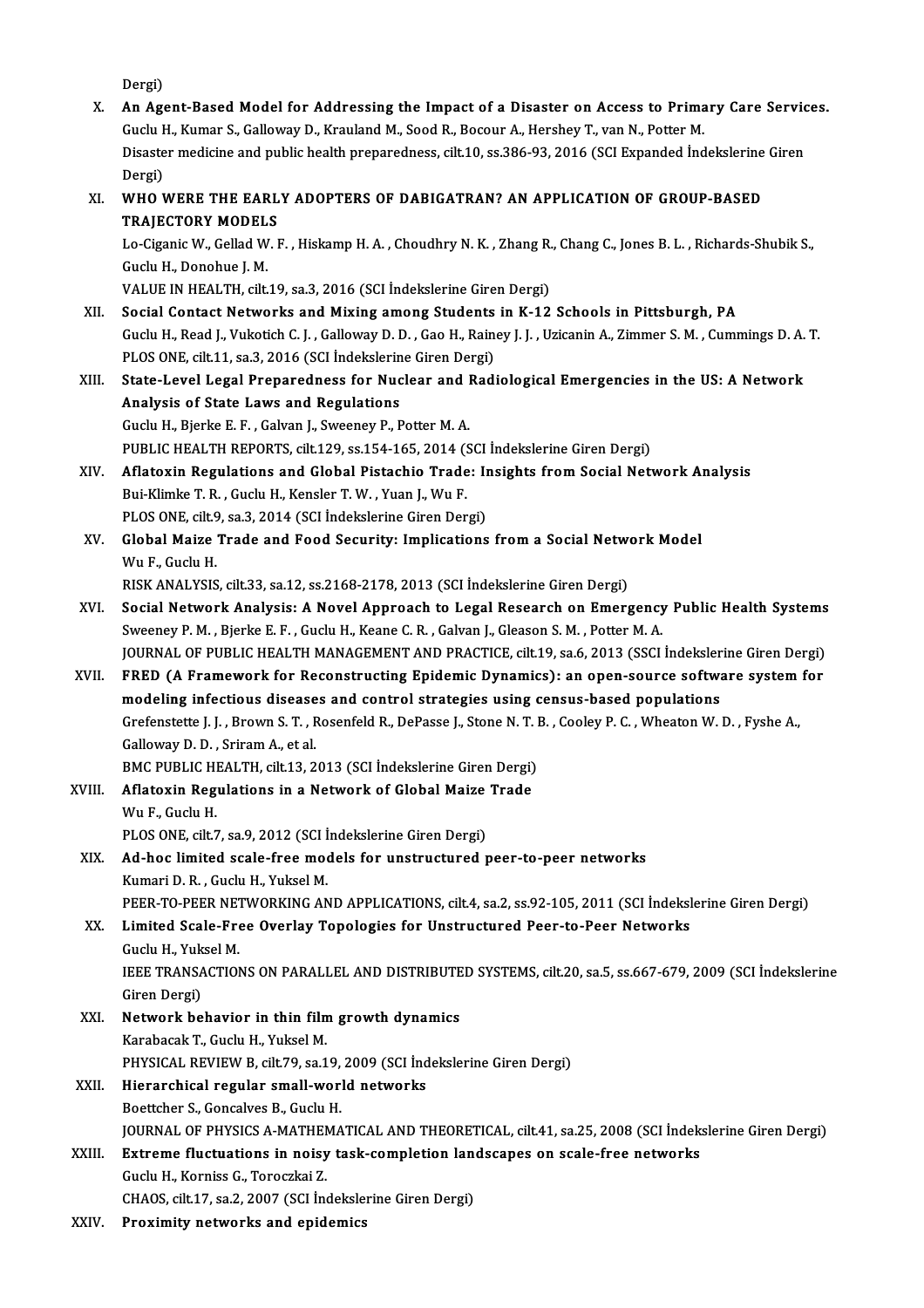**Toroczkai Z., Guclu H.<br>Toroczkai Z., Guclu H.**<br>PHYSICA A. STATISTIC

Toroczkai Z., Guclu H.<br>PHYSICA A-STATISTICAL MECHANICS AND ITS APPLICATIONS, cilt.378, sa.1, ss.68-75, 2007 (SCI İndekslerine Giren Torocz<br>PHYSIC<br>Dergi)<br>Sunghi PHYSICA A-STATISTICAL MECHANICS AND ITS APPLICATIONS, cilt.378, sa.1, ss.68-75<br>Dergi)<br>XXV. Synchronization landscapes in small-world-connected computer networks<br>Cushi H. Kamiss G. Newstaw M.A. Tenestici 7, Begr 7

|             | Dergi)                                                                                           |
|-------------|--------------------------------------------------------------------------------------------------|
| XXV.        | Synchronization landscapes in small-world-connected computer networks                            |
|             | Guclu H., Korniss G., Novotny M. A., Toroczkai Z., Racz Z.                                       |
|             | PHYSICAL REVIEW E, cilt.73, sa.6, 2006 (SCI Indekslerine Giren Dergi)                            |
| XXVI.       | Extreme fluctuations in small-world-coupled autonomous systems with relaxational dynamics        |
|             | Guclu H., Korniss G.                                                                             |
|             | FLUCTUATION AND NOISE LETTERS, cilt.5, sa.1, 2005 (SCI Indekslerine Giren Dergi)                 |
| XXVII.      | Extreme fluctuations in small-world networks with relaxational dynamics                          |
|             | Guclu H., Korniss G.                                                                             |
|             | PHYSICAL REVIEW E, cilt.69, sa.6, 2004 (SCI Indekslerine Giren Dergi)                            |
| XXVIII.     | Modelling disease outbreaks in realistic urban social networks                                   |
|             | Eubank S., Guclu H., Kumar V., Marathe M., Srinivasan A., Toroczkai Z., Wang N.                  |
|             | NATURE, cilt 429, sa.6988, ss.180-184, 2004 (SCI Indekslerine Giren Dergi)                       |
| <b>XXIX</b> | Suppressing roughness of virtual times in parallel discrete-event simulations                    |
|             | Korniss G., Novotny M., Guclu H., Toroczkai Z., Rikvold P.                                       |
|             | SCIENCE, cilt.299, sa.5607, ss.677-679, 2003 (SCI Indekslerine Giren Dergi)                      |
| XXX.        | Chaotic breather formation, coalescence, and evolution to energy equipartition in an oscillatory |
|             | chain                                                                                            |
|             | Mirnov V., Lichtenberg A., Guclu H.                                                              |
|             | PHYSICA D, cilt.157, sa.4, ss.251-282, 2001 (SCI Indekslerine Giren Dergi)                       |
|             |                                                                                                  |

# Diğer Dergilerde Yayınlanan Makaleler

- Iğer Dergilerde Yayınlanan Makaleler<br>I. Can Hemogram Parameters Predict a Positive PCR Result in COVID-19?<br>Sarmis A. Agirbasli M.A. Kassalu E. Cüçi ü u. Özevinci T. HARİD Z Sarmis A., Agirbasli M.A., Kocoglu E., GÜÇLÜ H., ÖZEKİNCİ T., HABİP Z.<br>Sarmis A., Agirbasli M.A., Kocoglu E., GÜÇLÜ H., ÖZEKİNCİ T., HABİP Z.<br>RANÇI ADESH JOURNAL OF MEDICAL SCIENCE, 611-20, 2021 (ESCI İnd Sarmis A., Agirbasli M. A. , Kocoglu E., GÜÇLÜ H., ÖZEKİNCİ T., HABİP Z.<br>BANGLADESH JOURNAL OF MEDICAL SCIENCE, cilt.20, 2021 (ESCI İndekslerine Giren Dergi) Sarmis A., Agirbasli M. A. , Kocoglu E., GÜÇLÜ H., ÖZEKİNCİ T., HABİP Z.<br>BANGLADESH JOURNAL OF MEDICAL SCIENCE, cilt.20, 2021 (ESCI İndekslerine Giren Dergi)<br>II. Pain Threshold, Pain Severity and Sensory Effects of Pai
- **BANGLADES**<br>**Pain Thresh**<br>scale study<br>ANKARALLH Pain Threshold, Pain Severity and Sensory |<br>scale study<br>ANKARALI H., Ataoglu S., ANKARALI S., GÜÇLÜ H.<br>BANCI ADESH JOURNAL OF MEDICAL SCIENCE S

scale study<br>ANKARALI H., Ataoglu S., ANKARALI S., GÜÇLÜ H.<br>BANGLADESH JOURNAL OF MEDICAL SCIENCE, cilt.17, sa.3, ss.342-350, 2018 (ESCI İndekslerine Giren Dergi)

# Hakemli Kongre / Sempozyum Bildiri Kitaplarında Yer Alan Yayınlar

- akemli Kongre / Sempozyum Bildiri Kitaplarında Yer Alan Yayınlar<br>I. Aggressive prostate cancer development might be under the regulation of both Tregs and miRNAs<br>Akalp LErel B. Aslan E. Özkanlı S. S. Efiloğlu Ö. Vıldırım S Akalın İ. Sangi o 7 Sompoziyanı: Siran'ı incaptarında 1 or firan Taymar<br>Aggressive prostate cancer development might be under the regulation of both Treg.<br>Akalın İ., Erol B., Aslan E., Özkanlı S. Ş. , Efiloğlu Ö., Yıldırım Aggressive prostate cancer development might be under the regulation of both Tregs and miRNA<br>Akalın İ., Erol B., Aslan E., Özkanlı S. Ş. , Efiloğlu Ö., Yıldırım S., Çaşkurlu T., Güçlü H., Karaman M. İ.<br>EUROPEAN HUMAN GENET Akalın İ., Erol B., Aslan E., Özkanlı S. Ş. , Efiloğlu Ö., Yıldırım S., Çaşkurlu T., Güçlü H., Karaman M. İ.<br>EUROPEAN HUMAN GENETICS CONFERENCE 2018, Milan, İtalya, 16 - 19 Haziran 2018, cilt.27, sa.2619, ss.446<br>II. Ossicu
- EUROPEAN HUMAN GENETICS CON<br>Ossicular chain erosions in chro<br>tissue, analysis of 915 patients<br>Algrequ M, KALCIOČLUM T, Tüve Ossicular chain erosions in chronic otitis media with or w<br>tissue, analysis of 915 patients<br>Akarçay M., KALCIOĞLU M.T., Tüysüz O., Timurlenk E., GÜÇLÜ H.<br>21st Politzer Sosiety Mesting and 2nd Clobal Otelegy Peseensh E

tissue, analysis of 915 patients<br>Akarçay M., KALCIOĞLU M. T. , Tüysüz O., Timurlenk E., GÜÇLÜ H.<br>31st Politzer Society Meeting and 2nd Global Otology Research Form, Gran Canary, İspanya, 21 Şubat 2018, cilt.31,<br>sa.1, ss.14 Akarçay M.,<br>31st Politzer<br>sa.1, ss.141<br>Kolesteate 31st Politzer Society Meeting and 2nd Global Otology Research Form, Gran Canary, İspanya, 21 Şubat 2018<br>sa.1, ss.141<br>III. Kolesteatom veya granülasyon dokusu olan ve bunlardan hiçbirisi olmayan basit kronik otitis<br>medial)

sa.1, ss.141<br>Kolesteatom veya granülasyon dokusu olan ve bunlardan hiçbirisi<br>medialı hastalarda kemikçik zincir erozyonu, 915 hastanın analizi.<br>Akarey M. KALGIQČLUM T. Tüygüz Q. Timurlank E. GÜÇLÜ H Kolesteatom veya granülasyon dokusu olan ve bunlardan<br>medialı hastalarda kemikçik zincir erozyonu, 915 hastanı<br>Akarçay M., KALCIOĞLU M.T., Tüysüz O., Timurlenk E., GÜÇLÜ H.<br>9. Koldean İmplantasyon eteleji Nöreteleji Odvele medialı hastalarda kemikçik zincir erozyonu, 915 hastanın analizi.<br>Akarçay M., KALCIOĞLU M. T. , Tüysüz O., Timurlenk E., GÜÇLÜ H.<br>9. Koklear İmplantasyon, otoloji, Nörotoloji, Odyoloji Kongresi, Antalya, Türkiye, 07 Aralı

IV. PHYSICIAN ADOPTION OF NEW CARDIOVASCULAR DRUGS: DOES NOVELTY MATTER? Anderson T., Lo-Ciganic W., Gellad W. F., Zhang R., Huskamp H. A., Choudhry N. K., Chang J., Richards-Shubik S.,